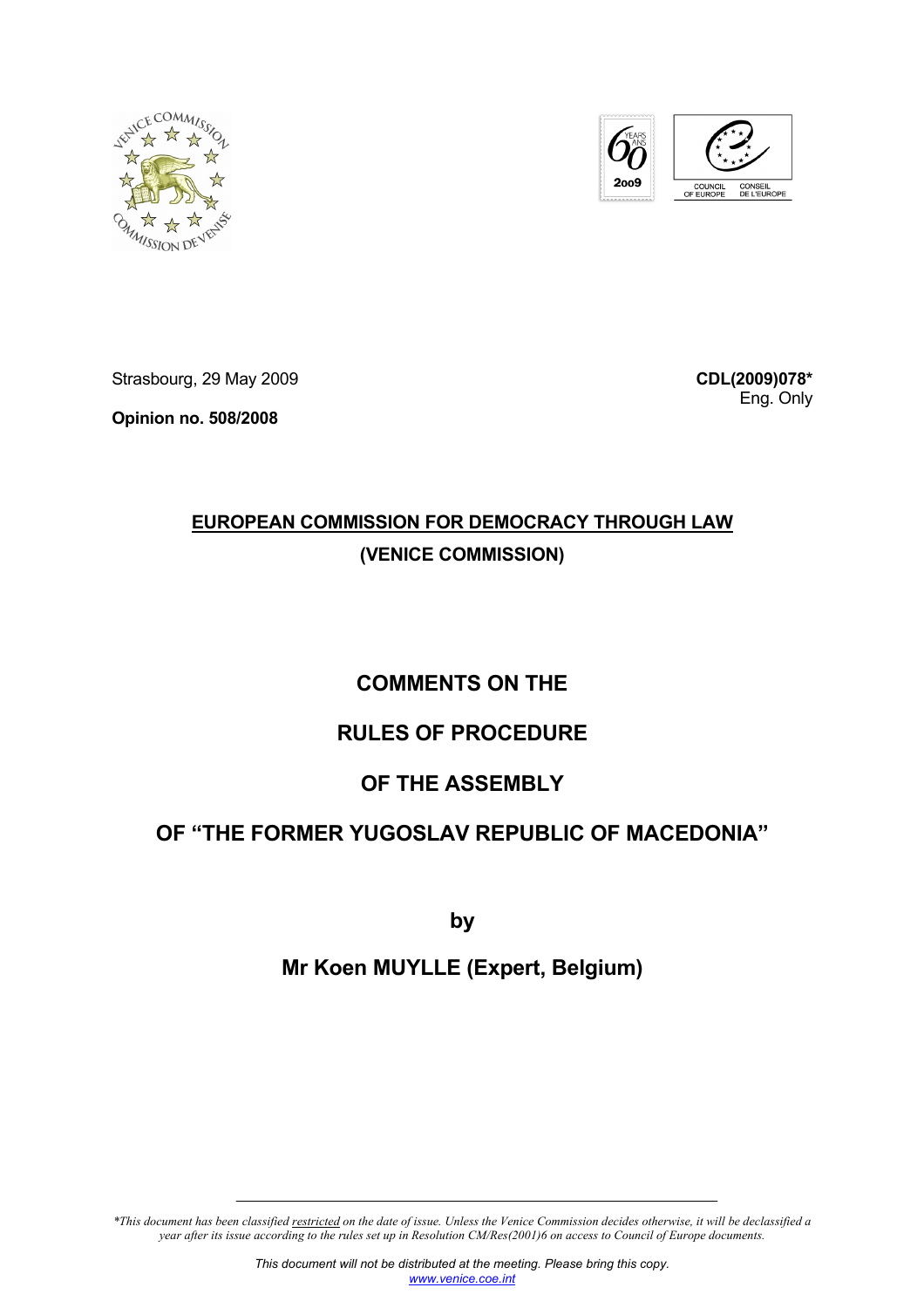### Table of contents

|    | 2. Rights and responsibilities of the opposition in a democratic parliament 3 |  |
|----|-------------------------------------------------------------------------------|--|
|    |                                                                               |  |
|    |                                                                               |  |
|    |                                                                               |  |
| C) |                                                                               |  |
|    |                                                                               |  |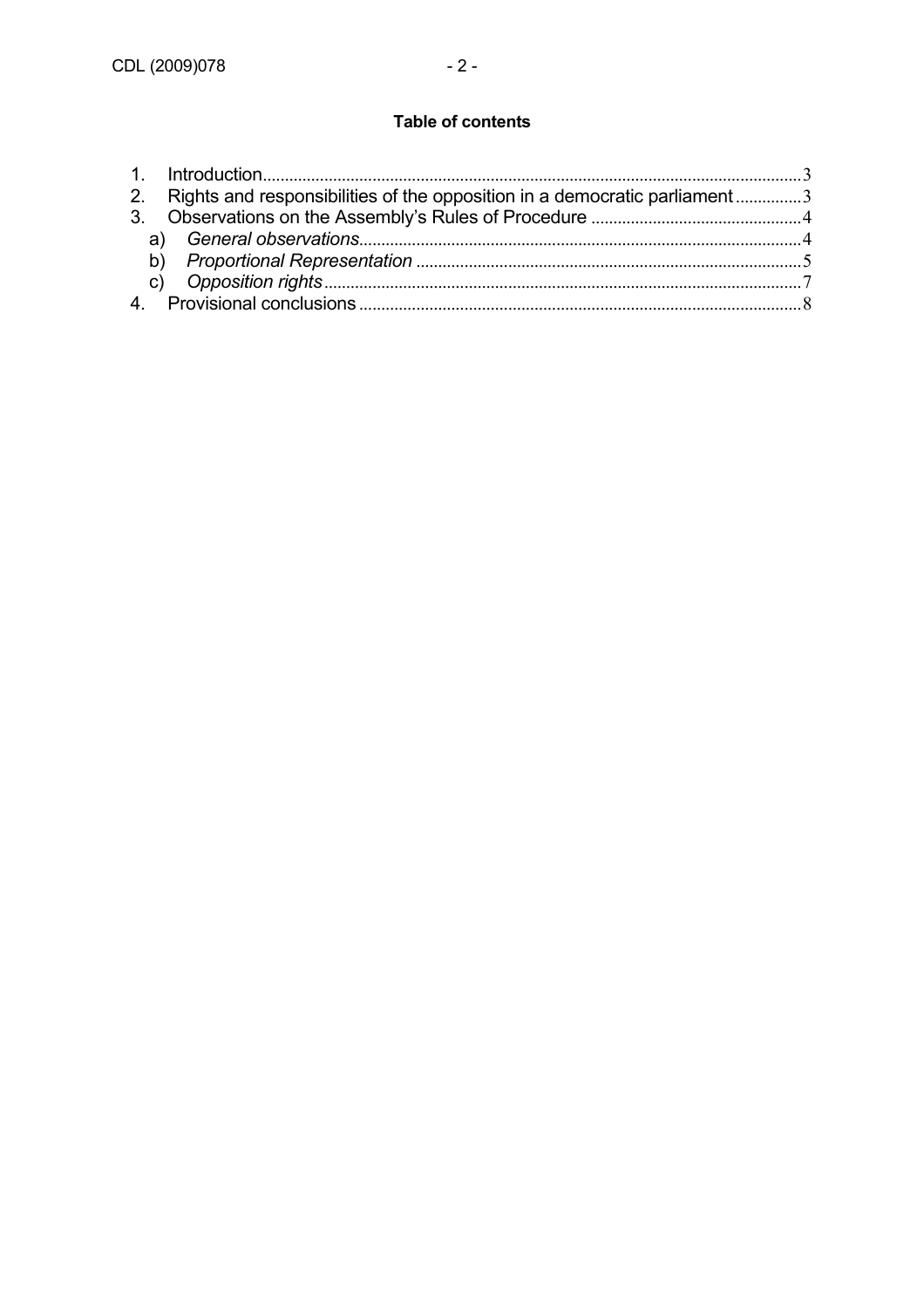### **1. Introduction**

1. Following the fact-finding visit to "the former Yugoslav Republic of Macedonia" that Mr HOLOVATY, Chair of the Committee on the Honouring of Obligations and Commitments by Member States of the Council of Europe (Monitoring Committee) made within the framework of the post-monitoring dialogue, he suggested that the Monitoring Committee would ask the Assembly to make a legal appraisal of the Rules of Procedure of the Assembly of "the Former Yugoslav Republic of Macedonia". At its meeting in Paris on 19 November 2008, the Committee endorsed that suggestion and instructed the Secretariat of the Assembly to prepare, within the framework of the parliamentary co-operation programme, a legal appraisal of the aforementioned Rules of Procedure of the Assembly.

2. In his information note on the fact-finding visit he made<sup>1</sup>, Mr HOLOVATY listed, as far as the functioning of the Parliament is concerned, several problems concerning the rights of the opposition. He regretted that the Assembly's Rules of Procedure were adopted in the absence of the opposition. Although he acknowledged that the new Rules provide for an increased protection of the rights of the opposition, he was told by the representatives of the opposition that the practical implementation of these new protective provisions remained problematic and that the powers of the Speaker of the Parliament were too broad and enabled him, in practice, to block the initiatives of the opposition. It is with this information in mind that I analysed the Assembly's Rules of Procedure, using an English translation that has been published on the Assembly's website<sup>2</sup>.

3. At this stage, I based my analysis solely on the text of the Rules of Procedure. However, it has to be stressed that the text of the rules of procedure of a parliamentary assembly doesn't say everything. A purely textual analysis does not learn how these texts are applied in practice. These preliminary observations may therefore have to be completed or revised on the basis of additional information I would gain by meeting representatives of the Parliament's administration and of the main political representatives. The analysis also does not concern the way the new Rules of Procedure were adopted<sup>3</sup>. It is with this reservations in mind that one should read the following analysis.

### **2. Rights and responsibilities of the opposition in a democratic parliament**

4. Considering that the main focus of this analysis concerns the rights of the opposition in the Assembly of "the Former Yugoslav Republic of Macedonia", it has to be pointed out that Parliamentary Assembly of the Council of Europe has recently adopted a resolution on this subject matter (Resolution 1601 (2008) ("Procedural guidelines on the rights and responsibilities of the opposition in a democratic parliament")<sup>4</sup>. The resolution provides for a

 1 Post-monitoring dialogue with "the former Yugoslav Republic of Macedonia", Information note on the factfinding visit by the Chair of the Committee (2-5 November 2008), Rapporteur Mr Serhiy HOLOVATY, AS/MON (2008) 31 rev., 20 November 2008.

<sup>&</sup>lt;sup>2</sup> http://www.sobranie.mk/en/default.asp?vidi=delovnik.

 $3$  In his information note, Mr Holovaty points out that the new Rules were adopted "without any debate and in the absence of the representatives of the opposition" (paragraph 9).

<sup>&</sup>lt;sup>4</sup> See also Resolution 1154 (1998) of the Parliamentary Assembly of 20 April 1998 on the « democratic functioning of national parliaments », paragraph 6, iv (The Parliamentary Assembly believes that member parliaments should « give the opposition a status enabling it to play a responsible and constructive role, inter alia by being allowed to secure the setting up of a committee of enquiry and to be consulted before any decision leading to the dissolution of parliament »; Resolution 1547 (2007) of the Parliamentary Assembly of 17 April 2007 on a « code of good practice for political parties », paragraph 13.4 (The Parliamentary Assembly considers that the code of good practice for political parties should « embrace good practices for the political parties in the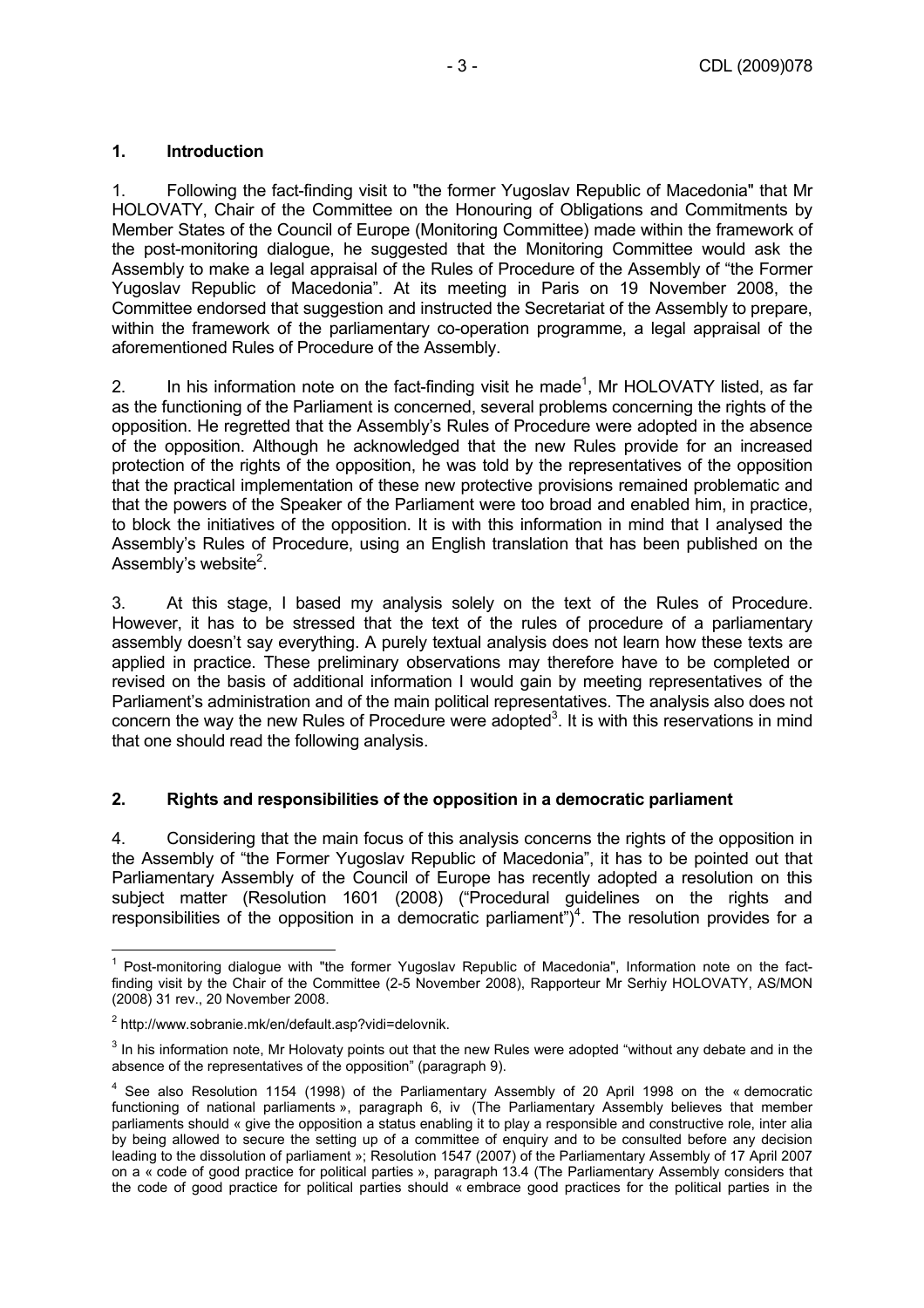number of guidelines which Council of Europe member states, and their parliaments, "should take into account" (paragraph 10 of resolution 1601 (2008)) when reforming the rules on the rights of the opposition or a parliamentary minority (paragraph 9 of resolution 1601 (2008)).

5. These guidelines reflect a number of general principles of parliamentary law that the Council of Europe member states have in common:

- independence: elected representatives of Parliament must exercise their mandate independently and cannot be bound by any instruction or receive a binding mandate (guideline 1).
- **equal treatment:** equal treatment of MPs, both as individual members and as members of a political group, has to be ensured in every aspect of the exercise of their mandate and of the operations of parliament (paragraph 5 of resolution 1601 (2008)).
- **effectiveness:** each MPs is entitled to participate in an effective and active manner in the activities of the legislative assembly whereto he belongs, irrespective of the fact whether he is a member of the majority or of the opposition (paragraph 5 of resolution 1601 (2008)).
- **freedom of expression:** all MPs must be able to express their ideas freely (guideline 2.2).
- proportional representation: when the different bodies of the assembly are set up (bureau, committees, interparliamentary delegations), when officers of parliament are elected (speaker, vice-presidents, committee presidents and vice-presidents, rapporteurs) and when determining the share of each political group in the activities of the assembly (allocation of speaking time), account must be taken of representation of the different political groups within Parliament (guidelines 2.2.9, 2.3.1, 2.5.1 and 2.5.5).
- **opposition rights:** the important role of the opposition in a parliamentary democracy has to be underlined A balance has to be struck between, on the one hand, the legitimate will of the majority to go forward and to bring about the program on the basis of which they were elected, and, on the other hand, the possibility for the opposition to express its views on the bills tabled by the government in a way that allows them to influence the texts that are to be adopted (paragraph 3 of resolution 1601 (2008) and guideline 2).

### **3. Observations on the Assembly's Rules of Procedure**

#### *a) General observations*

6. One can find in the Rules of Procedure of the Assembly of "the Former Yugoslav Republic of Macedonia" provisions that implement some of the aforementioned principles and guidelines. Although I will highlight some provisions of the Rules of Procedure may give cause to concern, taking into account these principles, it should therefore be acknowledged that, for many parts, the Assembly's Rules of Procedure are in accordance with the principles set out in Resolution 1601 (2008).

 $\overline{a}$ 

opposition:

<sup>13.4.1.</sup> recognising the role of the opposition as having a beneficial effect on the democratic process;

<sup>13.4.2.</sup> enhancing dialogue between governing and opposition parties and reinforcing the principle that the most important duty of the opposition is to hold the government to account;

<sup>13.4.3.</sup> fostering conditions that ensure that the role of opposition parties is not merely confined to criticising those in power;

<sup>13.4.4.</sup> encouraging the opposition to establish a "shadow"programme; ».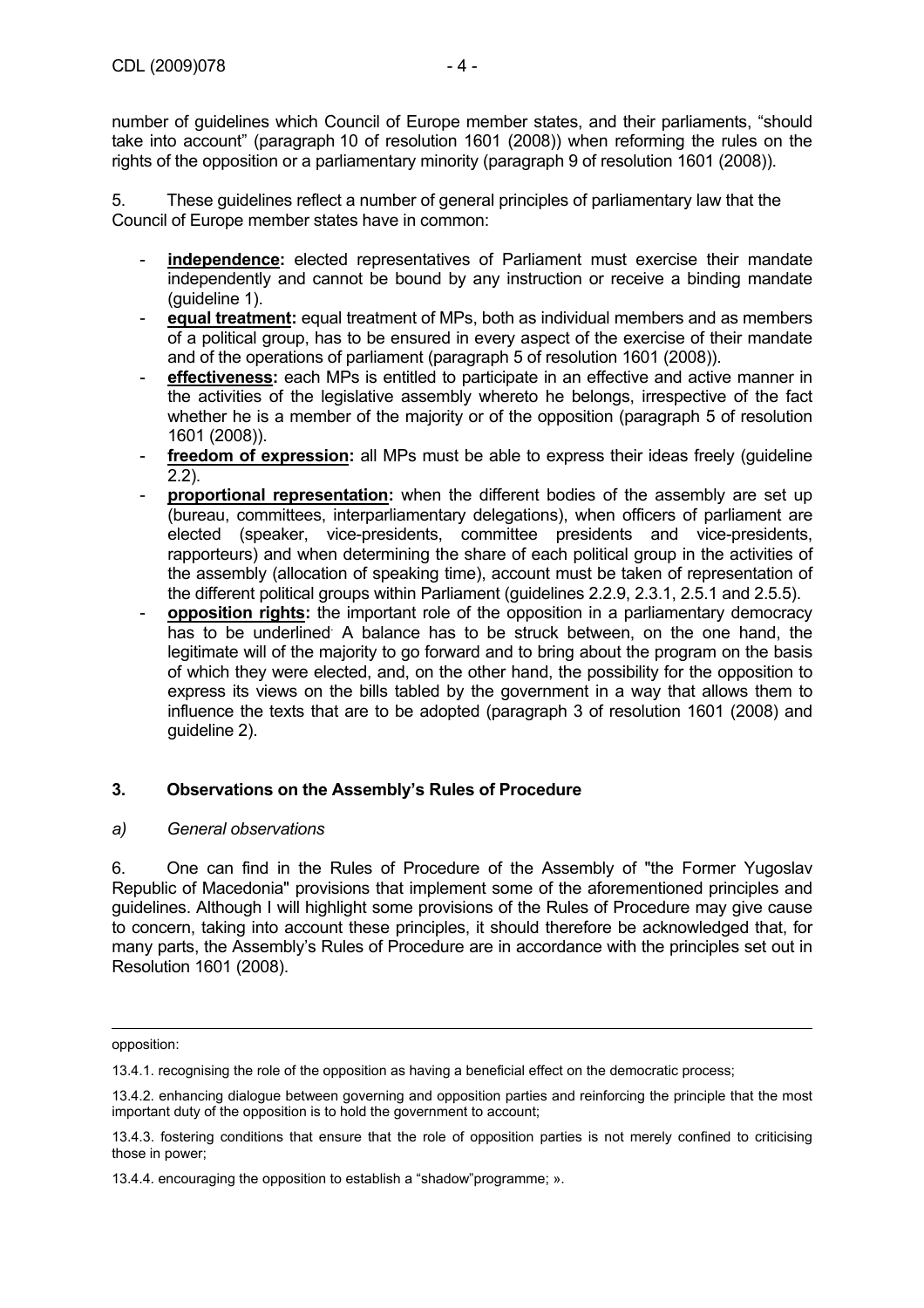#### *b) Proportional Representation*

7. Several articles of the draft rules of procedure provide for a minimal representation of the political parties present in the Assembly in committees, working bodies or parliamentary offices. *Per* article 12, the Verification Committee shall be composed of a president and four members *from among the Members of the Assembly belonging to various political parties represented in the Assembly*. According to article 20, "an adequate representation shall be ensured in the Committee [on Elections and Appointments] of Members belonging to the political parties represented in the Assembly". The Vice-Presidents of the Assembly "shall be elected from among Members belonging to various political parties represented in the Assembly" (article 21, second paragraph). One of the Vice-Presidents shall be elected from among the Members belonging to the biggest opposition party represented in the Assembly (article 21, third paragraph). If the Assembly decides to hold a secret ballot when electing its Speaker, the Provisional Chairperson shall be assisted by, *inter alia*, three members "elected by the Assembly upon a proposal by the Chairperson, from among the Members belonging to different political parties represented in the Assembly" (article 24, second paragraph). For the election of chairpersons and members of working bodies of the Assembly and of their deputies; of heads, members and deputy members of the permanent parliamentary delegations in international parliamentary assemblies, and of chairpersons and members of the Assembly's groups for cooperation with other parliaments "Appropriate representation of Members of Parliament from parliamentary working groups and Members of Parliament who do not have their parliamentary group shall be ensured in the proposal of the Committee [on Election and Appointment Issues]" (article 108, second paragraph). Moreover, "the Chairpersons and the Deputy Chairperson of the Standing Inquiry Committee for Protection of the Freedoms and Rights of Citizens shall be proposed from among the Members of the Assembly from the opposition" (article 108, third paragraph). The opposition may also propose one "expert and scientific member" within the working bodies (article 119, paragraph 2), who shall be able to take part in the work of the working body concerned, without the right to vote. The Committee for assessing the grounds of a proposal for initiating a procedure to determine the accountability of the President of the Republic should adequately represent "the members of parliamentary groups and the Members of the Assembly that are not organised in parliamentary groups" (article 206, second paragraph).

Although these provisions thus reflect the principle of proportional representation, some remarks have to be made.

8. Articles 20, 108 and 206 of the rules of procedure use the "appropriate/adequate representation"-criterion. This criterion is particularly vague and does not contain, in itself, a guarantee that all political groups will be represented in accordance with their number of seats. It may be useful to use a more precise criterion, such as proportional representation<sup>5</sup>.

9. As far as the Vice-Presidents is concerned, article 21, second paragraph of the rules of procedure does not only provide that "various political parties represented in the assembly" are entitled to an office of Vice-President, but also that the Assembly determines the number of Vice-Presidents. The two issues are, however, related: the fewer offices of Vice-President there are, the fewer political parties shall be able to obtain such an office. When the Assembly thus determines the number of Vice-Presidents, it should therefore take into account the effects its decision will have on the representation of all political parties at the lever of the Vice-Presidents.

**EXECTS 10**<br><sup>5</sup> On the other hand, the "appropriate representation"-criterion may be used to enable a political group to be represented in the working bodies although, using strict proportional representation, it is not entitled to a seat.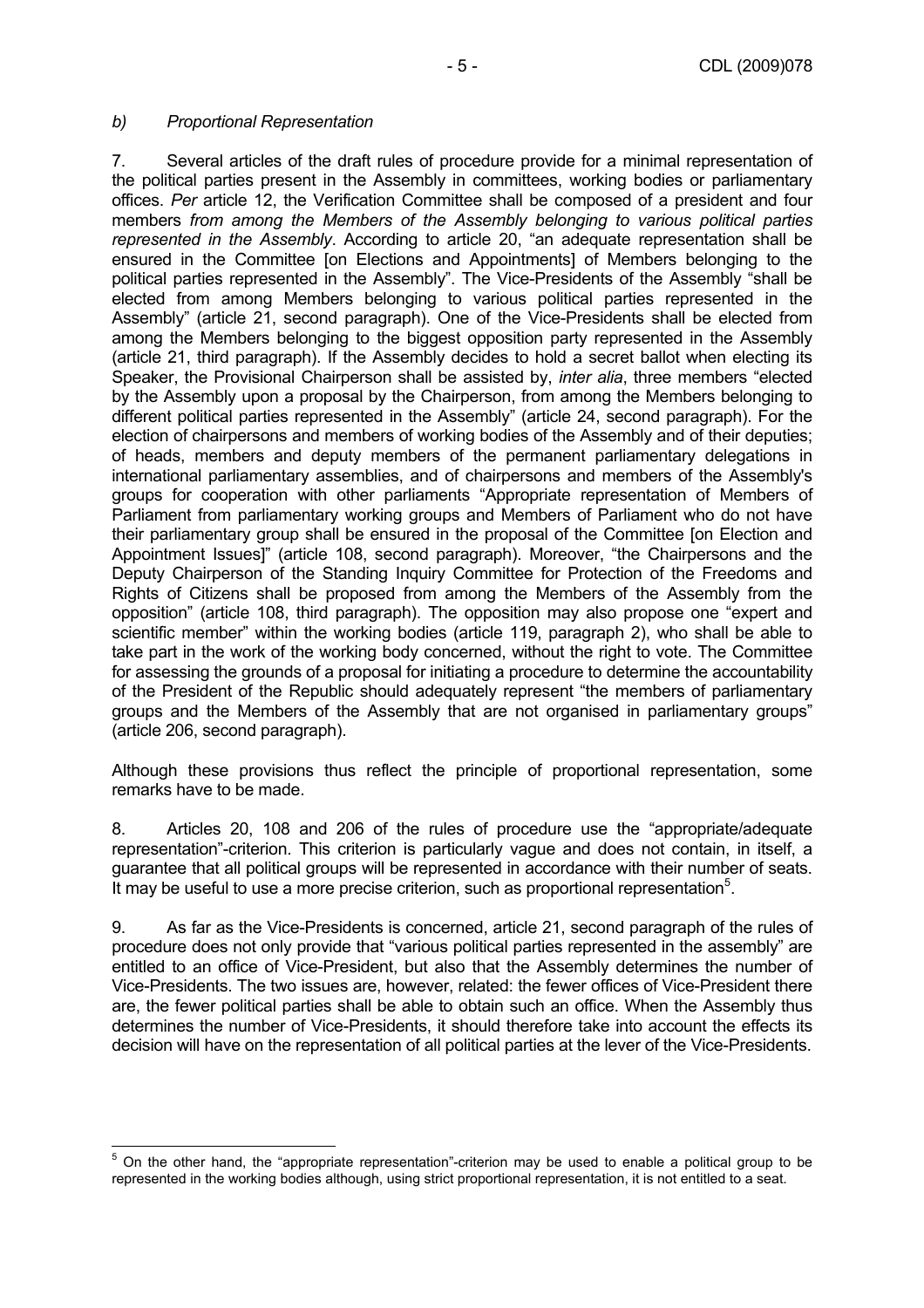$\overline{a}$ 

The question arises how to ensure that article 21, paragraph 2, is complied with, taking into account the articles 27 and 28 of the rules of procedure, which determine the procedure to elect the Vice-Presidents. According to article 27, the provisions concerning the election of the President also apply to the Vice-Presidents. The candidate(s) with obtain a majority of the total number of MPs are elected. This seems to imply that either the Committee on Election and Appointment Issues or 20 Members may propose a candidate for the office of Vice-President. A small political group with less than 20 Members will thus not be able to propose its own candidate. In that case, the Committee will have to ensure that there are candidates from the "various" political groups. It would, however, be regrettable if a political group would not be able to propose its own candidate. As far as article 28 is concerned, one wonders how one can be sure that the Assembly will elect, with a majority of the total number of members, Vice-Presidents belonging to various political parties. This seems even more difficult if the Assembly would to decide to hold a secret ballot (article 24 *juncto* article 27 of the draft rules of procedure).

Moreover, article 61, paragraph 2 of the rules of procedure provides that, when the President is absent, he or she shall be replaced by a Vice-President "according to a previously determined schedule and ensuring equitable involvement of the Vice-Presidents". In order to enable Vice-Presidents belonging to opposition parties to enjoy their office to the full, they too should be entitled to a possibility to replace the Speaker. This schedule should thus also contain a spot for Vice-Presidents belonging to opposition parties.

10. As far as article 24, paragraph 2, of the rules of procedure is concerned, although this provision requires the Assembly to elect three members "belonging to different political parties represented in the Assembly" to assist the Chairperson when the Assembly decides to elect its Speaker using a secret ballot, it does not guarantee that there is a member of the opposition amongst those members. As there are only three offices available, they could, at least in theory, all be assigned to majority parties (provided the majority consists of at least three parties) $6$ . The usefulness of this provision will thus depend on the wisdom of the Assembly.

11. As has been explained above, article 108, paragraph 2, of the rules of procedure guarantees the political groups, as well as Members not belonging to a political group, an "appropriate representation" within the Assembly's working bodies. It is, however, the Committee on Election and Appointment that proposes the candidates for the offices of *inter alia* Chairperson and Member of a working body "on the basis of a list proposed by the parliamentary groups" (article 108, paragraph 1 of the rules of procedure). This would enable the Committee to propose someone else than the Member proposed by a group. This is not desirable: as these offices are divided amongst the political groups, the Members concerned in a way represent their political group in the body concerned. It should therefore be for the group to propose his candidate directly to the Assembly.

12. The fact that per article 108, third paragraph, the Committee on Election and Appointment has to propose members from the opposition from the chairpersonship and the deputy chairpersonship of the Standing Inquiry Committee for Protection of the Freedoms and Rights of Citizens is commendable, although, as pointed out above, it would be preferable that the opposition groups would themselves nominate their candidates for these positions. Moreover, the rules only provide that the Committee has to *propose* opposition members. There is no guarantee that they will be effectively elected.

 $<sup>6</sup>$  Moreover, the question once more arises how to ensure that those three members belong to the various parties</sup> represented in the Assembly, as they are elected. It seems that the Chairperson, who proposes them, should take into consideration this requirement when making his proposal, i.e. proposing members belonging to different political parties.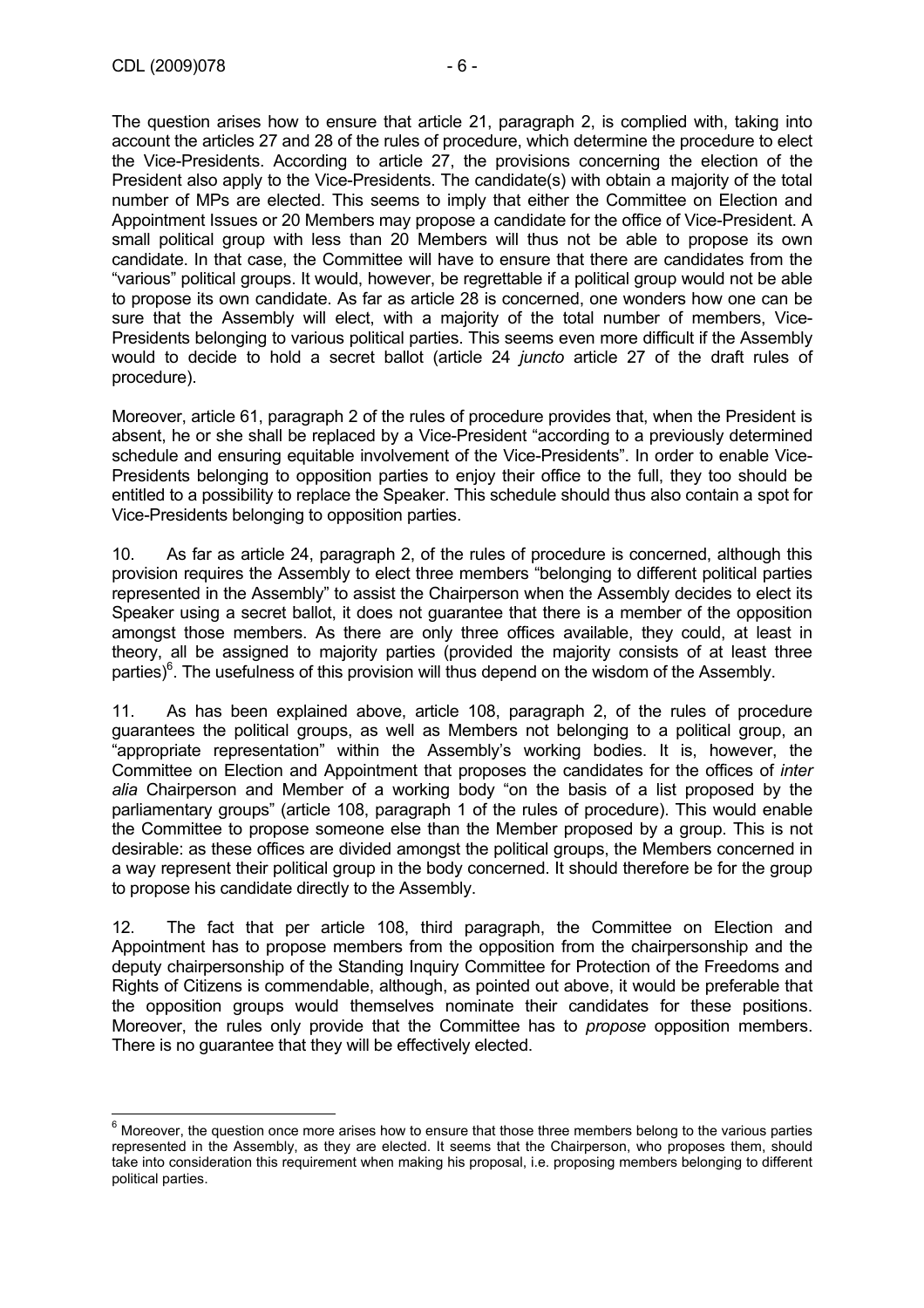#### *c) Opposition rights*

13. The information note of Mr Holovaty points out that the new Rules "allow the opposition to suggest items to be put on the agenda, which the Speaker of the Parliament is obliged to include in the agenda of the first subsequent sitting of the Parliament" (paragraph 11), but adds that "the practical implementation of these new protective provisions remained problematic and that the powers of the Speaker of the Parliament were too broad and enabled him, in practice, to block the initiatives of the opposition" (paragraph 12).

14. As far as questions are concerned, the rules of procedure provide indeed for a mechanism to ensure that members of the opposition are able to put forward a question. According to article 40, second paragraph of the Rules of Procedure, the President of the Assembly shall determine the order of the parliamentary questions, *in agreement with the Parliamentary Group Co-ordinators, in such a manner that will ensure that Members of the Assembly from different parliamentary groups pose parliamentary questions* (article 40, second paragraph). This should give the opportunity to Members of Parliament from the opposition to put parliamentary questions. The same applies to the rule laid down in article 49, paragraph 3, of the rules of procedure according to which when the Assembly debates on an "interpellation", the order of Members of the Assembly by parliamentary groups and Members who are not organised in parliamentary groups and who shall participate in the debate, shall be determined by the President of the Assembly in agreement with Coordinators of Parliamentary Groups, in such a manner that will ensure that Members of the Assembly from different parliamentary groups shall take part in the debate. Moreover, article 63 of the rules of procedure lists a number of decisions the President is to take together with the Vice-Presidents and the coordinators of the political group. According to the second section of that article, "the President of the Assembly works with the Vice-Presidents and Co-ordinators of Parliamentary Groups *on the basis of reaching agreement of position*". This provision seems to imply a consensusrequirement.

15. However, the matters whereupon the President, the Vice-Presidents and the coordinators of the political group have to agree are described in a very vague manner (The President of the Assembly, together with the Vice-Presidents and Co-ordinators of Parliamentary Groups shall, *inter alia*, "review issues important for improvement of the work of the Assembly and its working bodies" and "review issues and initiatives related to the work of the Assembly;"). Matters such as the determination of the agenda of the Assembly seem to be missing from that list. Per article 69, paragraph one<sup>7</sup>, the establishment of the draft agenda seems to be the sole responsibility of the President of the Assembly $8$ . However, the second paragraph of that article provides that "the President of the Assembly *shall* include in the draft agenda the issues that have fulfilled the relevant conditions determined with these Rules of Procedure", which seems to imply an obligation to include *inter alia* opposition bills<sup>9</sup>. However, if he fails to do so, an opposition member is, apart in case of urgency<sup>10</sup>, unable to propose to add an item on the agenda which the President would have omitted.

TERT THE President of the Assembly shall propose the agenda for the sessions, and the Assembly shall decide T<br>The President of the Assembly shall propose the agenda for the sessions, and the Assembly shall decide thereon at the beginning of the session".

 $8$  Moreover, in a case of emergency, the President proposes the agenda only "at the very session". One would imagine that the emergency that justifies the sitting of the Assembly would also determine its agenda. It seems therefore preferable that the President informs the Members of the agenda as soon as he convenes the sitting. In any event, in case of urgency, he will still be able to add an item to the agenda (**article 68, section 1, of the draft rules of procedure**).

 $9$  Once the President has ruled that they are in accordance with the provisions of the rules of procedure (article 136 of the rules of procedure).

 $10$  In "cases of urgent and pressing matters", a member of the Assembly may propose to add items to the agenda "until the decision is made on the Agenda for the session" (article 70, paragraph 1).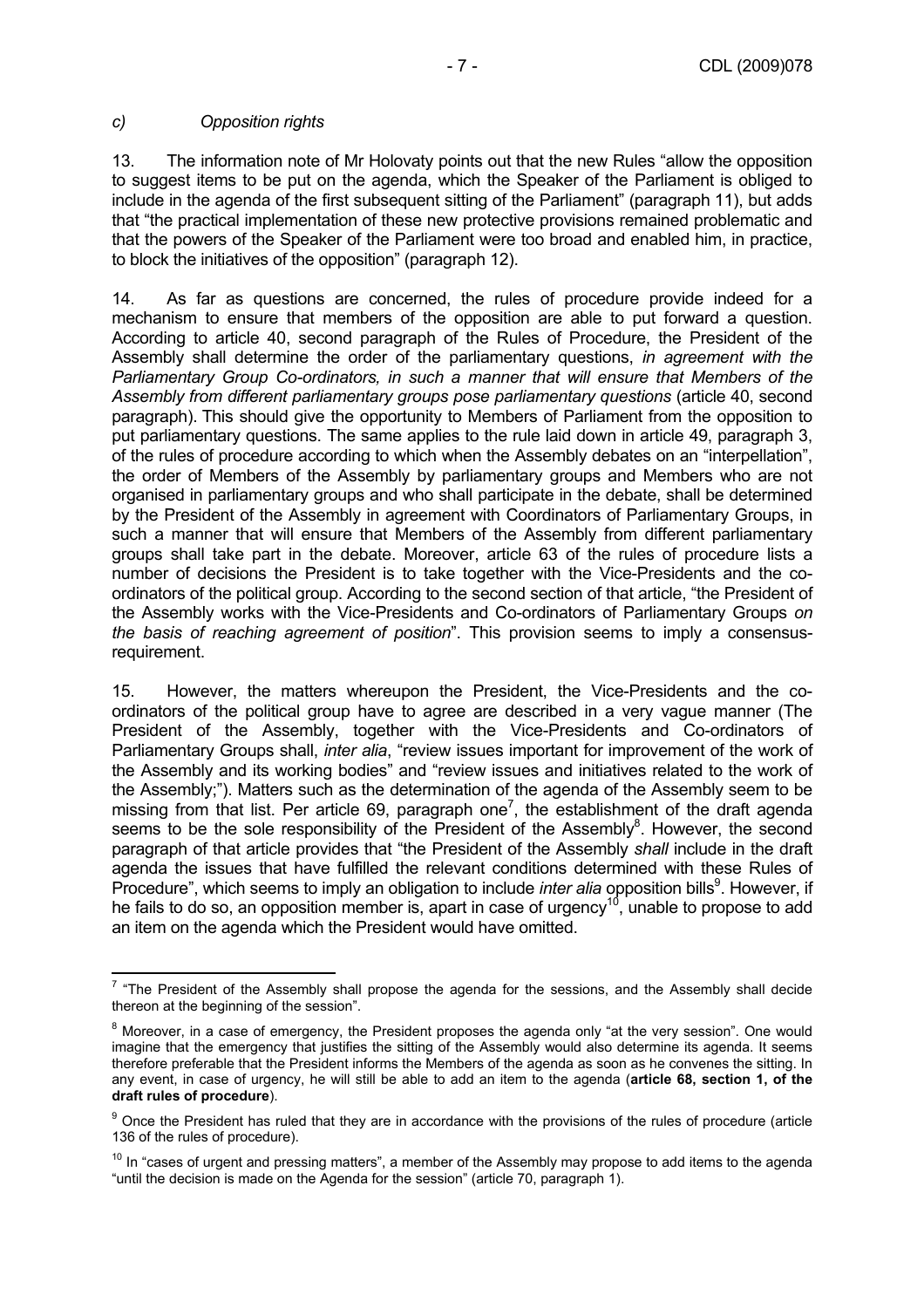16. Considering the above, it seems preferable that the establishment of the draft agenda would no longer be the sole responsibility of the President and that the Vice-Presidents and the co-ordinators of the political groups would assist him in this task. Moreover, in order to ensure the opposition the possibility to have a debate on their own proposals, one could – along the lines of article 48 of the French Constitution<sup>11</sup>, provide for a session whereby priority is given to the agenda determined by the opposition.

17. The Rules seem to ensure that members, including opposition members, will be able to take part in the debate in the plenary. *Per* article 112, paragraph 2, the President of the Assembly shall determine the order of Members of the Assembly in the debate in a manner that ensures participation in the debate of Members of the Assembly from the different parliamentary groups represented in the Assembly. The speaking order of Members of the Assembly in parliamentary groups and Members of the Assembly who do not belong to any parliamentary group and who shall take part in the debate, shall be determined in an agreement between the President of the Assembly and the coordinators of parliamentary groups prior to the beginning of the session (article 216, paragraph 2). However, *per* article 165, the President of the Assembly may conclude a debate on a law proposal, amendments or other acts within the competence of the Assembly, and set a date and hour for the vote when the Assembly shall pronounce itself. The Assembly shall pronounce itself on law proposals, amendments or other acts within the competence of the Assembly without a debate. In that case, the right for opposition members to speak does no longer seem to be ensured.

#### **4. Provisional conclusions**

18. It seems that in terms of the rights of the opposition, the main problem seem to lie in the right of the President to determine on his own the draft agenda of a session. This is particularly problematic, considering the fact that, except for urgent matters, Members are not entitled to propose additional items to be added to the agenda.

 $\overline{a}$ <sup>11</sup> Article 48 of the French Constitution, prior to the entry into force, on March 1, 2009? of the constitutional law n° 2008-724 of July 23, 2008, provides: "Without prejudice to the application of the last three paragraphs of article 28, priority shall be given on the agendas of the Houses, and in the order determined by the Government, to debating Government Bills and Private Members' Bills accepted by the Government.

At one sitting a week at least priority shall be given to questions from Members of Parliament and to answers from the Government.

At one sitting a month priority shall be given to the agenda determined by each House". After the entry into force of the aforementioned constitutional law, article 48 of the French Constitution will provide: "*Without prejudice to the application of the last three paragraphs of article 28, the agenda shall be determined by each House.* 

*During two weeks of sittings out of four, priority shall be given, in the order determined by the Government, to the consideration of texts and to debates which it requests to be included on the agenda.* 

*In addition, the consideration of Finance Bills, Social Security Financing Bills and, subject to the provisions of the following paragraph, texts transmitted by the other House at least six weeks previously, as well as bills concerning a state of emergency and requests for authorization referred to in article 35, shall, upon Government request, be included on the agenda with priority.* 

*During one week of sittings out of four, priority shall be given, in the order determined by each House, to the monitoring of Government action and to the assessment of public policies.* 

*One day of sitting per month shall be given to an agenda determined by each House upon the initiative of the opposition groups in the relevant House, as well as upon that of the minority groups.* 

*During at least one sitting per week, including during the extraordinary sittings provided for in article 29, priority shall be given to questions from Members of Parliament and to answers from the Government*".